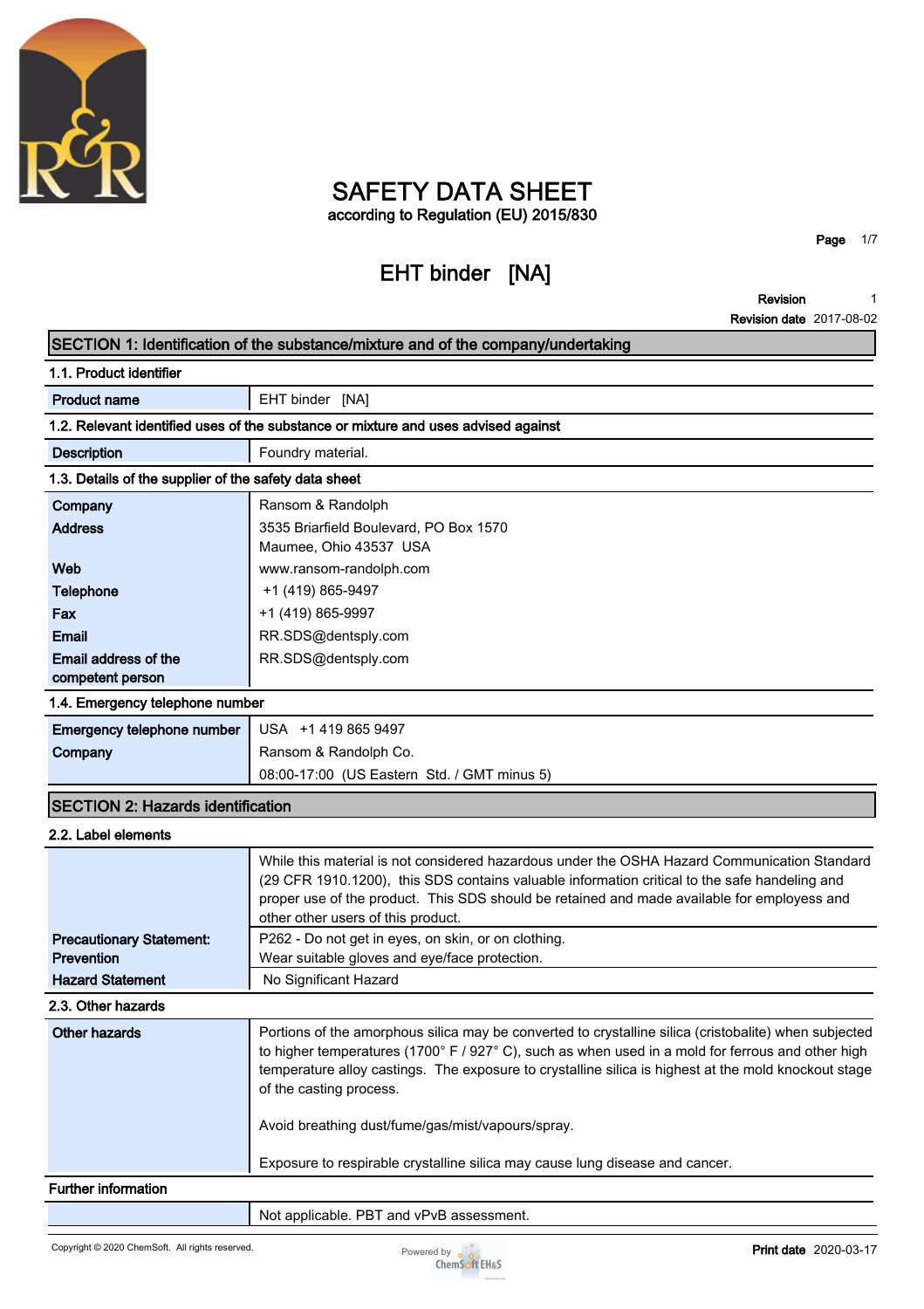**Revision 1**

**Revision date 2017-08-02**

#### **SECTION 3: Composition/information on ingredients**

#### **3.2. Mixtures**

| EC 1272/2008                                                                    |           |                               |                                             |                                                                                 |                 |                |
|---------------------------------------------------------------------------------|-----------|-------------------------------|---------------------------------------------|---------------------------------------------------------------------------------|-----------------|----------------|
| <b>Chemical Name</b>                                                            | Index No. | CAS No.                       | EC No.                                      | <b>REACH Registration</b><br><b>Number</b>                                      | Conc.<br>(%w/w) | Classification |
| silica (amorphous)                                                              |           | 7631-86-9                     | 231-545-4                                   |                                                                                 | $20 - 30%$      |                |
| <b>SECTION 4: First aid measures</b>                                            |           |                               |                                             |                                                                                 |                 |                |
| 4.1. Description of first aid measures                                          |           |                               |                                             |                                                                                 |                 |                |
| Inhalation                                                                      |           |                               | Move the exposed person to fresh air.       |                                                                                 |                 |                |
| Eye contact                                                                     |           |                               |                                             | Rinse immediately with plenty of water for 15 minutes holding the eyelids open. |                 |                |
| <b>Skin contact</b>                                                             |           | Wash with soap and water.     |                                             |                                                                                 |                 |                |
| Ingestion                                                                       |           |                               |                                             | Drink 1 to 2 glasses of water. DO NOT INDUCE VOMITING.                          |                 |                |
| 4.2. Most important symptoms and effects, both acute and delayed                |           |                               |                                             |                                                                                 |                 |                |
| Inhalation                                                                      |           |                               | May cause irritation to respiratory system. |                                                                                 |                 |                |
| Eye contact                                                                     |           | May cause irritation to eyes. |                                             |                                                                                 |                 |                |
| <b>Skin contact</b>                                                             |           | May cause irritation to skin. |                                             |                                                                                 |                 |                |
| Ingestion                                                                       |           |                               |                                             | May cause irritation to mucous membranes.                                       |                 |                |
| 4.3. Indication of any immediate medical attention and special treatment needed |           |                               |                                             |                                                                                 |                 |                |
| Inhalation                                                                      |           |                               |                                             | Seek medical attention if irritation or symptoms persist.                       |                 |                |
| Eye contact                                                                     |           |                               |                                             | Seek medical attention if irritation or symptoms persist.                       |                 |                |
| <b>Skin contact</b>                                                             |           |                               |                                             | Seek medical attention if irritation or symptoms persist.                       |                 |                |
| Ingestion                                                                       |           |                               |                                             | Seek medical attention if irritation or symptoms persist.                       |                 |                |
| <b>SECTION 5: Firefighting measures</b>                                         |           |                               |                                             |                                                                                 |                 |                |
| 5.1. Extinguishing media                                                        |           |                               |                                             |                                                                                 |                 |                |
|                                                                                 |           |                               |                                             | Use extinguishing media appropriate to the surrounding fire conditions.         |                 |                |
| 5.2. Special hazards arising from the substance or mixture                      |           |                               |                                             |                                                                                 |                 |                |
|                                                                                 |           |                               |                                             | Burning produces irritating, toxic and obnoxious fumes.                         |                 |                |
| 5.3. Advice for firefighters                                                    |           |                               |                                             |                                                                                 |                 |                |
|                                                                                 |           |                               |                                             | Self-contained breathing apparatus. Wear suitable protective clothing.          |                 |                |

#### **SECTION 6: Accidental release measures**

### **6.1. Personal precautions, protective equipment and emergency procedures**

**Wear suitable protective equipment.**

### **6.2. Environmental precautions**

**Do not allow product to enter drains.**

## **6.3. Methods and material for containment and cleaning up**

**Absorb with inert, absorbent material. Transfer to suitable, labelled container.**

### **6.4. Reference to other sections**

**See section [2, 8 & 13] for further information.**

## **SECTION 7: Handling and storage**

### **7.1. Precautions for safe handling**

**Avoid contact with eyes and skin. Ensure adequate ventilation of the working area. Wash hands after handling the product.**

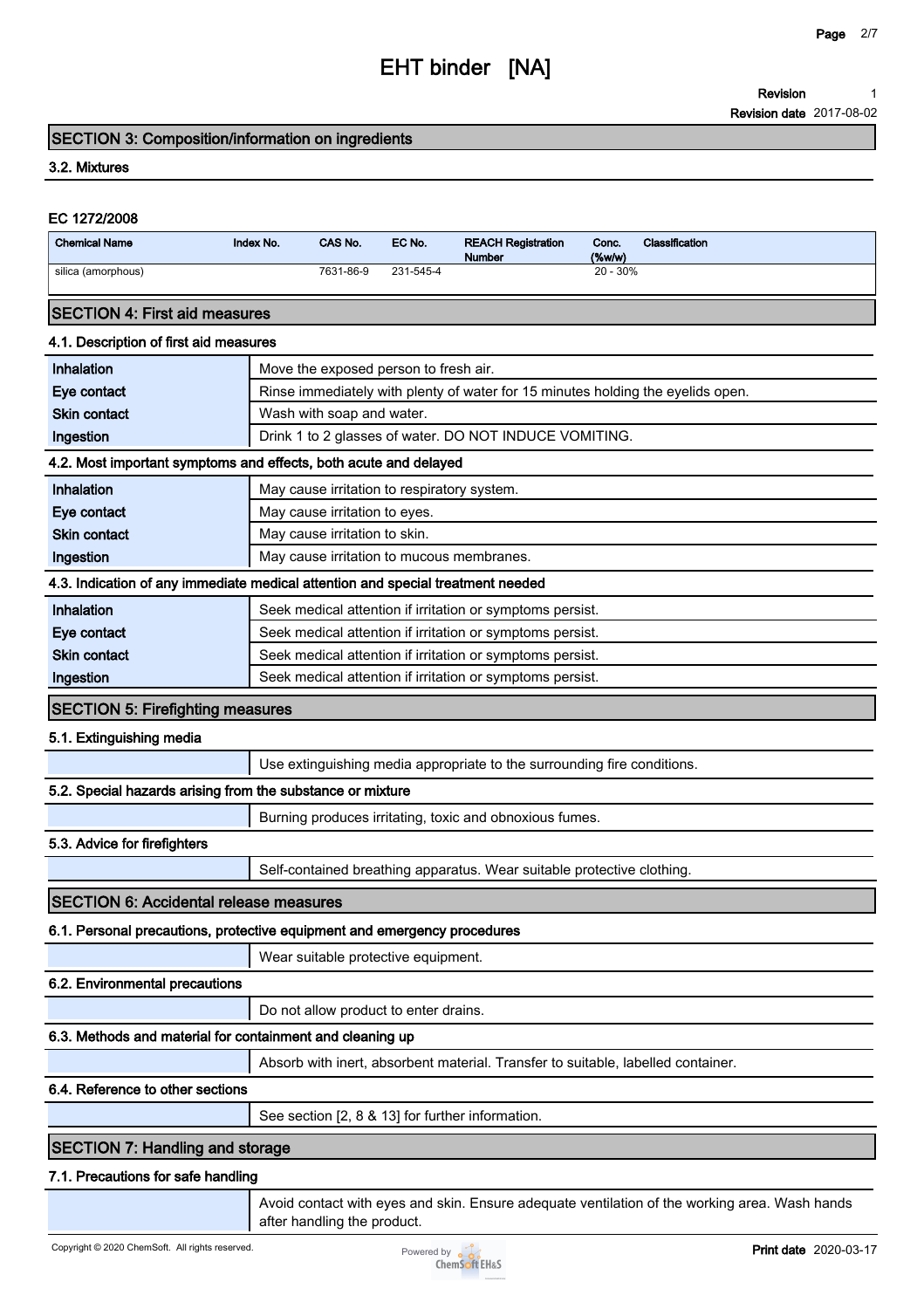#### **Revision 1**

**Revision date 2017-08-02**

#### **7.2. Conditions for safe storage, including any incompatibilities**

**Do NOT allow to freeze. Keep in a cool, dry, well ventilated area. Keep containers tightly closed.**

#### **7.3. Specific end use(s)**

**Foundry material.**

#### **SECTION 8: Exposure controls/personal protection**

#### **8.1. Control parameters**

**exposure limits - Silica, vitreous (fused, amorphous) 80 mg/m3 / (% Silica), TWA PEL (respirable fraction).**

#### **8.1.1. Exposure Limit Values**

| <b>EHT binder [NA] (Matrixsol(TM)</b><br>30 colloidal silica) | WEL 8-hr limit ppm:        | WEL 8-hr limit mg/m3: $2.1$    |
|---------------------------------------------------------------|----------------------------|--------------------------------|
|                                                               | WEL 15 min limit ppm:      | WEL 15 min limit mg/m3:        |
|                                                               | WEL 8-hr limit mg/m3 total | WEL 15 min limit mg/m3 total - |
|                                                               | inhalable dust:            | inhalable dust:                |
|                                                               | WEL 8-hr limit mg/m3 total | WEL 15 min limit mg/m3 total   |
|                                                               | respirable dust:           | respirable dust:               |

#### **8.2. Exposure controls**

| 8.2.1. Appropriate engineering<br>controls         | Ensure adequate ventilation of the working area.                          |  |
|----------------------------------------------------|---------------------------------------------------------------------------|--|
| 8.2.2. Individual protection<br>measures           | Apron (Plastic or rubber).                                                |  |
| Eye / face protection                              | In case of splashing, wear:. Approved safety goggles.                     |  |
| Skin protection -<br>Handprotection                | Wear suitable gloves.                                                     |  |
| <b>Respiratory protection</b>                      | In case of insufficient ventilation, wear suitable respiratory equipment. |  |
| <b>SECTION 9: Physical and chemical properties</b> |                                                                           |  |

**9.1. Information on basic physical and chemical properties**

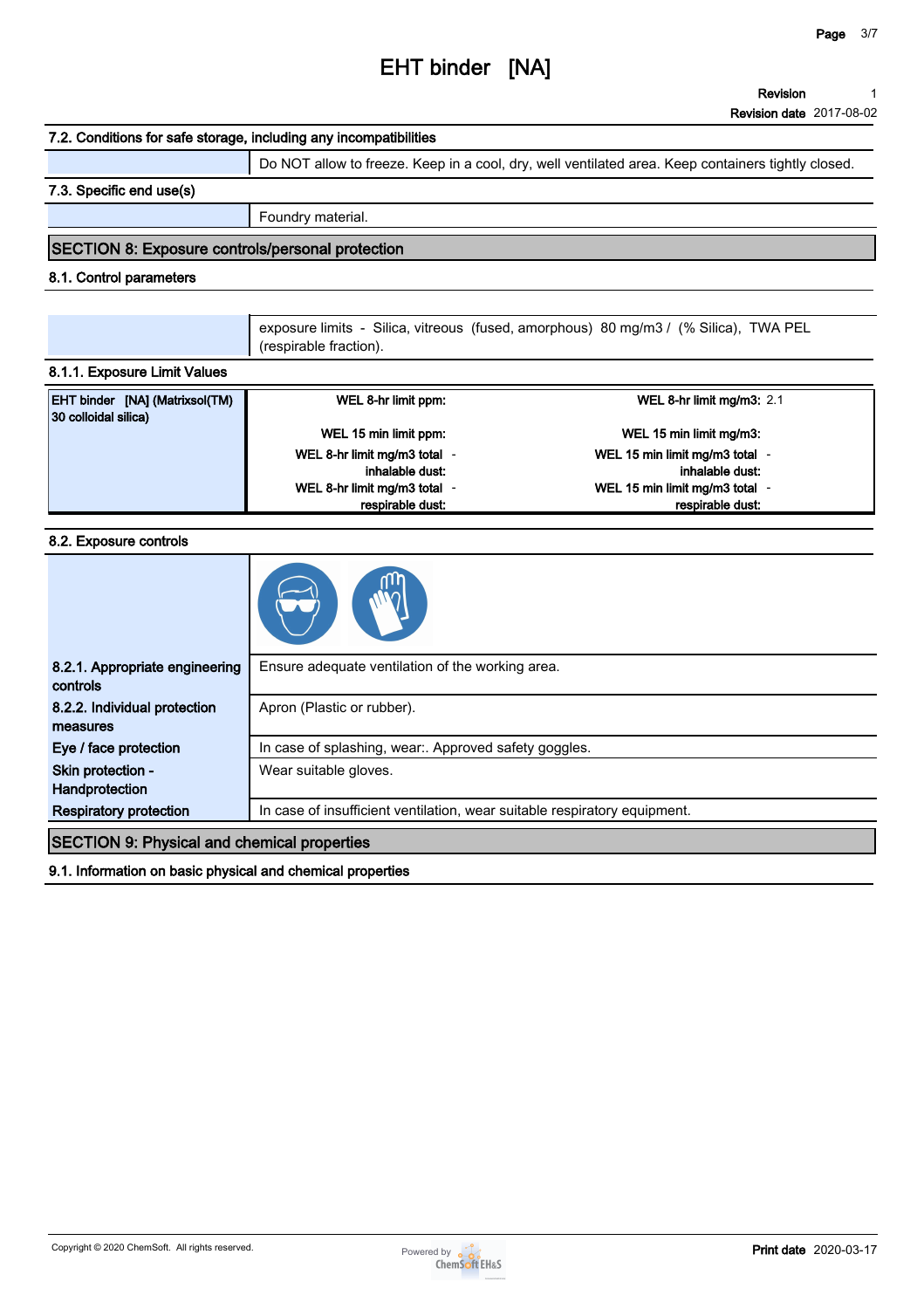#### **9.1. Information on basic physical and chemical properties**

| Appearance   Liquid                         |                                      |
|---------------------------------------------|--------------------------------------|
| Colour   Clear                              |                                      |
|                                             | Odour Slight                         |
| pH                                          | 10.2                                 |
| Relative density                            | 1.2                                  |
| Miscible in   water                         |                                      |
| Partition coefficient   No data available   |                                      |
|                                             | Evaporation rate   No data available |
|                                             | Vapour pressure   No data available  |
|                                             | Vapour density   No data available   |
|                                             | Viscosity   No data available        |
| <b>Freezing Point</b> $\approx 0$ °C        |                                      |
| Initial boiling point $\approx 100$ °C      |                                      |
|                                             | <b>Flash point</b> Not applicable.   |
|                                             | Melting point   Not applicable.      |
| Flammability (solid, gas) Not applicable.   |                                      |
| Autoignition temperature   Not applicable.  |                                      |
|                                             | Fat Solubility   Not applicable.     |
| <b>Explosive properties</b> Not applicable. |                                      |
| <b>Oxidising properties</b> Not applicable. |                                      |
|                                             | <b>Solubility</b> Miscible in water  |

#### **9.2. Other information**

| Conductivity No data available        |
|---------------------------------------|
|                                       |
| Gas group Not applicable.             |
| Benzene Content Not applicable.       |
| Lead content Not applicable.          |
| VOC (Volatile organic Not applicable. |
|                                       |

# **SECTION 10: Stability and reactivity**

| 10.1. Reactivity                             |                                                                   |  |  |
|----------------------------------------------|-------------------------------------------------------------------|--|--|
|                                              | Not applicable.                                                   |  |  |
| 10.2. Chemical stability                     |                                                                   |  |  |
|                                              | Stable under normal conditions.                                   |  |  |
| 10.3. Possibility of hazardous reactions     |                                                                   |  |  |
|                                              | No Significant Hazard.                                            |  |  |
| 10.4. Conditions to avoid                    |                                                                   |  |  |
|                                              | Direct sunlight. Do NOT allow to freeze.                          |  |  |
| 10.5. Incompatible materials                 |                                                                   |  |  |
|                                              | Avoid contact with: Sodium chloride.                              |  |  |
| 10.6. Hazardous decomposition products       |                                                                   |  |  |
|                                              | None.                                                             |  |  |
| <b>SECTION 11: Toxicological information</b> |                                                                   |  |  |
|                                              | 11.1. Information on toxicological effects                        |  |  |
| <b>Acute toxicity</b>                        | Based on available data, the classification criteria are not met. |  |  |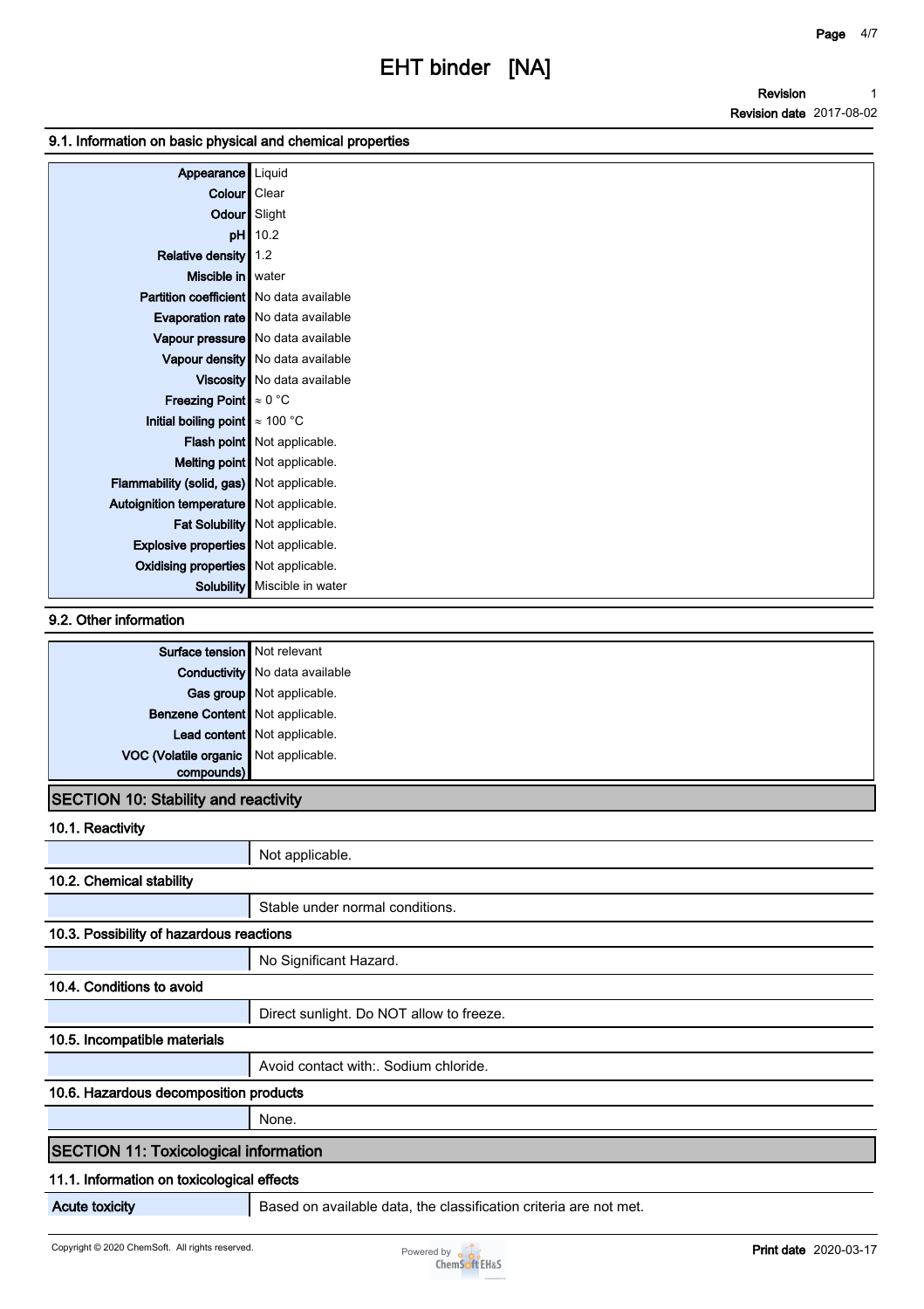#### **Revision 1**

**Revision date 2017-08-02**

| 11.1. Information on toxicological effects |                                                                                        |  |  |
|--------------------------------------------|----------------------------------------------------------------------------------------|--|--|
| Skin corrosion/irritation                  | May cause irritation to skin.                                                          |  |  |
| Serious eye damage/irritation              | May cause irritation to eyes.                                                          |  |  |
| Respiratory or skin<br>sensitisation       | Based on available data, the classification criteria are not met.                      |  |  |
| Germ cell mutagenicity                     | Based on available data, the classification criteria are not met.                      |  |  |
| Carcinogenicity                            | Based on available data, the classification criteria are not met.                      |  |  |
| <b>Reproductive toxicity</b>               | Based on available data, the classification criteria are not met.                      |  |  |
| STOT-single exposure                       | Based on available data, the classification criteria are not met.                      |  |  |
| STOT-repeated exposure                     | Based on available data, the classification criteria are not met.                      |  |  |
| <b>Aspiration hazard</b>                   | Based on available data, the classification criteria are not met.                      |  |  |
| Repeated or prolonged<br>exposure          | May cause irritation to skin.                                                          |  |  |
| 11.1.4. Toxicological Information          |                                                                                        |  |  |
| <b>EHT binder [NA]</b>                     | Oral Rat LD50: >15 g/kg                                                                |  |  |
| <b>SECTION 12: Ecological information</b>  |                                                                                        |  |  |
| 12.1. Toxicity                             |                                                                                        |  |  |
| <b>EHT binder [NA]</b>                     | Daphnia EC50/48h: 7600.000 mg/l<br>Green Algae EC50/48h: 440                           |  |  |
|                                            | Brachydanio Rerio LC50/96h: >5000                                                      |  |  |
| 12.2. Persistence and degradability        |                                                                                        |  |  |
|                                            | No data is available on this product.                                                  |  |  |
| 12.3. Bioaccumulative potential            |                                                                                        |  |  |
|                                            |                                                                                        |  |  |
|                                            | Does not bioaccumulate.                                                                |  |  |
| <b>Partition coefficient</b>               |                                                                                        |  |  |
|                                            | EHT binder [NA] No data available                                                      |  |  |
| 12.4. Mobility in soil                     |                                                                                        |  |  |
|                                            |                                                                                        |  |  |
|                                            | Not determined.                                                                        |  |  |
| 12.5. Results of PBT and vPvB assessment   |                                                                                        |  |  |
|                                            | Not applicable.                                                                        |  |  |
| 12.6. Other adverse effects                |                                                                                        |  |  |
|                                            | Not applicable.                                                                        |  |  |
| <b>SECTION 13: Disposal considerations</b> |                                                                                        |  |  |
| 13.1. Waste treatment methods              |                                                                                        |  |  |
|                                            | Dispose of in compliance with all. local and national regulations.                     |  |  |
| <b>Disposal methods</b>                    |                                                                                        |  |  |
|                                            | Contact a licensed waste disposal company.                                             |  |  |
| Disposal of packaging                      |                                                                                        |  |  |
|                                            | Do NOT reuse empty containers. Empty containers can be sent for disposal or recycling. |  |  |
| <b>SECTION 14: Transport information</b>   |                                                                                        |  |  |
|                                            |                                                                                        |  |  |

## **14.1. UN number**

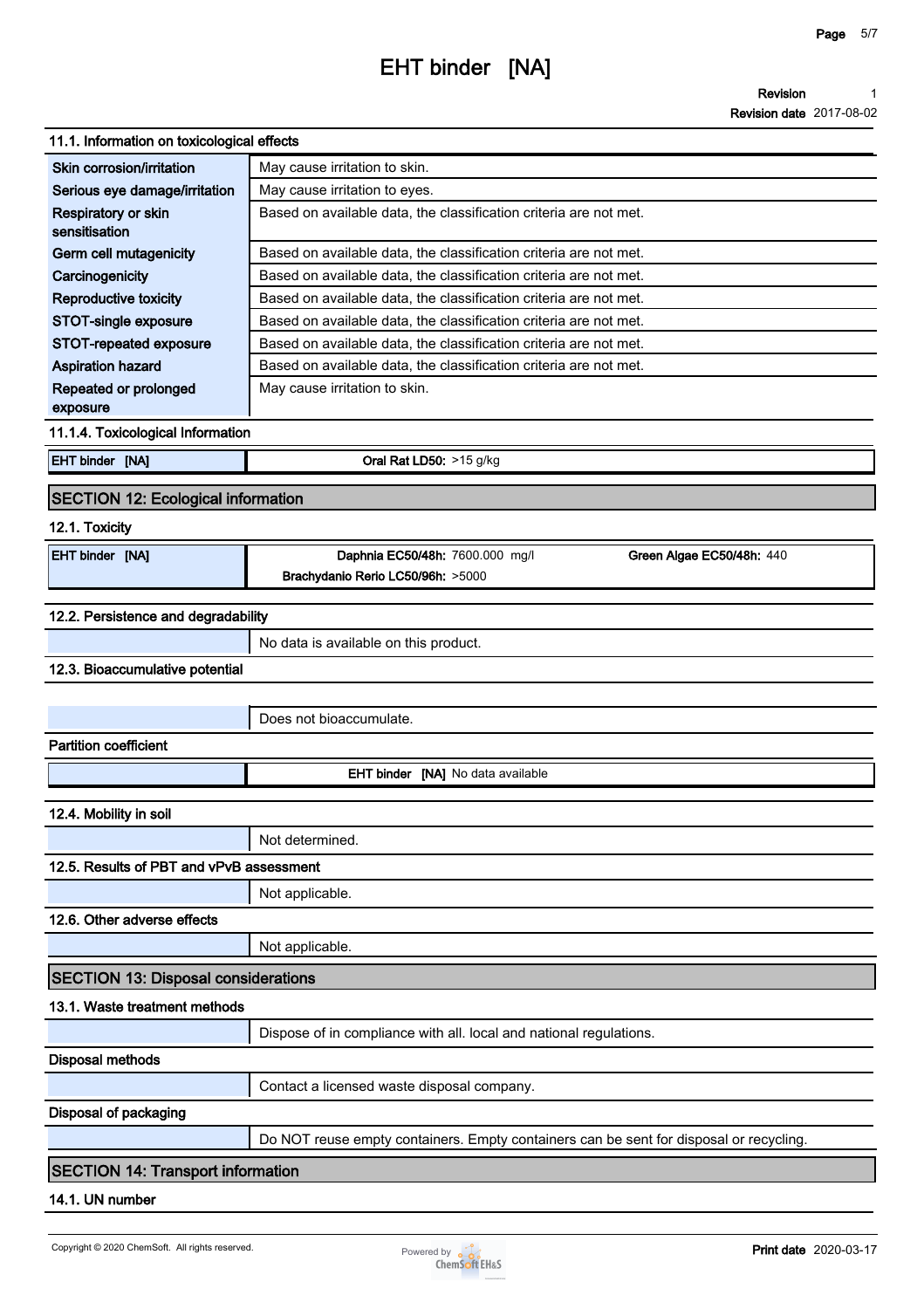| 14.1. UN number                           |                                                                                                                                                                                                                                                                                                                                                                                                                                                                                                                                                                                                                                                                                                                                                                                                                                                                                                                                                                                                                                                                                                                                                        |
|-------------------------------------------|--------------------------------------------------------------------------------------------------------------------------------------------------------------------------------------------------------------------------------------------------------------------------------------------------------------------------------------------------------------------------------------------------------------------------------------------------------------------------------------------------------------------------------------------------------------------------------------------------------------------------------------------------------------------------------------------------------------------------------------------------------------------------------------------------------------------------------------------------------------------------------------------------------------------------------------------------------------------------------------------------------------------------------------------------------------------------------------------------------------------------------------------------------|
|                                           | The product is not classified as dangerous for carriage.                                                                                                                                                                                                                                                                                                                                                                                                                                                                                                                                                                                                                                                                                                                                                                                                                                                                                                                                                                                                                                                                                               |
| 14.2. UN proper shipping name             |                                                                                                                                                                                                                                                                                                                                                                                                                                                                                                                                                                                                                                                                                                                                                                                                                                                                                                                                                                                                                                                                                                                                                        |
|                                           | The product is not classified as dangerous for carriage.                                                                                                                                                                                                                                                                                                                                                                                                                                                                                                                                                                                                                                                                                                                                                                                                                                                                                                                                                                                                                                                                                               |
| 14.3. Transport hazard class(es)          |                                                                                                                                                                                                                                                                                                                                                                                                                                                                                                                                                                                                                                                                                                                                                                                                                                                                                                                                                                                                                                                                                                                                                        |
|                                           | The product is not classified as dangerous for carriage.                                                                                                                                                                                                                                                                                                                                                                                                                                                                                                                                                                                                                                                                                                                                                                                                                                                                                                                                                                                                                                                                                               |
| 14.4. Packing group                       |                                                                                                                                                                                                                                                                                                                                                                                                                                                                                                                                                                                                                                                                                                                                                                                                                                                                                                                                                                                                                                                                                                                                                        |
|                                           | The product is not classified as dangerous for carriage.                                                                                                                                                                                                                                                                                                                                                                                                                                                                                                                                                                                                                                                                                                                                                                                                                                                                                                                                                                                                                                                                                               |
| 14.5. Environmental hazards               |                                                                                                                                                                                                                                                                                                                                                                                                                                                                                                                                                                                                                                                                                                                                                                                                                                                                                                                                                                                                                                                                                                                                                        |
|                                           | The product is not classified as dangerous for carriage.                                                                                                                                                                                                                                                                                                                                                                                                                                                                                                                                                                                                                                                                                                                                                                                                                                                                                                                                                                                                                                                                                               |
| 14.6. Special precautions for user        |                                                                                                                                                                                                                                                                                                                                                                                                                                                                                                                                                                                                                                                                                                                                                                                                                                                                                                                                                                                                                                                                                                                                                        |
|                                           | The product is not classified as dangerous for carriage.                                                                                                                                                                                                                                                                                                                                                                                                                                                                                                                                                                                                                                                                                                                                                                                                                                                                                                                                                                                                                                                                                               |
|                                           | 14.7. Transport in bulk according to Annex II of MARPOL 73/78 and the IBC Code                                                                                                                                                                                                                                                                                                                                                                                                                                                                                                                                                                                                                                                                                                                                                                                                                                                                                                                                                                                                                                                                         |
|                                           | The product is not classified as dangerous for carriage.                                                                                                                                                                                                                                                                                                                                                                                                                                                                                                                                                                                                                                                                                                                                                                                                                                                                                                                                                                                                                                                                                               |
| <b>Further information</b>                |                                                                                                                                                                                                                                                                                                                                                                                                                                                                                                                                                                                                                                                                                                                                                                                                                                                                                                                                                                                                                                                                                                                                                        |
|                                           | The product is not classified as dangerous for carriage.                                                                                                                                                                                                                                                                                                                                                                                                                                                                                                                                                                                                                                                                                                                                                                                                                                                                                                                                                                                                                                                                                               |
| <b>SECTION 15: Regulatory information</b> |                                                                                                                                                                                                                                                                                                                                                                                                                                                                                                                                                                                                                                                                                                                                                                                                                                                                                                                                                                                                                                                                                                                                                        |
|                                           | 15.1. Safety, health and environmental regulations/legislation specific for the substance or mixture                                                                                                                                                                                                                                                                                                                                                                                                                                                                                                                                                                                                                                                                                                                                                                                                                                                                                                                                                                                                                                                   |
| <b>Regulations</b>                        | U.S. FEDERAL REGULATIONS: EHT binder. CERCLA 103 Reportable Quantity: This product is<br>not subject to CERCLA toxic chemical reporting requirements. Many states have more stringent<br>release reporting requirements. Report spills required under federal, state and local regulations.<br>SARA TITLE III:<br>Hazard Category For Section 311/312: none<br>Section 313 Toxic Chemicals: This product contains the following chemicals subject to Annual<br>Release Reporting Requirements Under SARA Title III, Section 313 (40 CFR 372): None<br>Section 302 Extremely Hazardous Substances (TPQ): None<br>EPA Toxic Substances Control Act (TSCA) Status: All of the components of this product are listed<br>on the TSCA inventory.<br><b>U.S. STATE REGULATIONS</b><br>California Proposition 65: This product contains the following substances known to the State of<br>California to cause cancer:<br>In-use investment casting binder form of product may form<br>respirable crystalline silica cristobalite (14464-46-1) from amorphous silica.<br>INTERNATIONAL REGULATIONS:<br>Canadian WHMIS Classification: Not a controlled product. |
|                                           | Canadian Environmental Protection Act: All of the components in this product are listed on the<br>Domestic Substances List (DSL).                                                                                                                                                                                                                                                                                                                                                                                                                                                                                                                                                                                                                                                                                                                                                                                                                                                                                                                                                                                                                      |
| 15.2. Chemical safety assessment          |                                                                                                                                                                                                                                                                                                                                                                                                                                                                                                                                                                                                                                                                                                                                                                                                                                                                                                                                                                                                                                                                                                                                                        |

**No data is available on this product.**

### **SECTION 16: Other information**

#### **Other information**

**IARC and SCOEL publications**